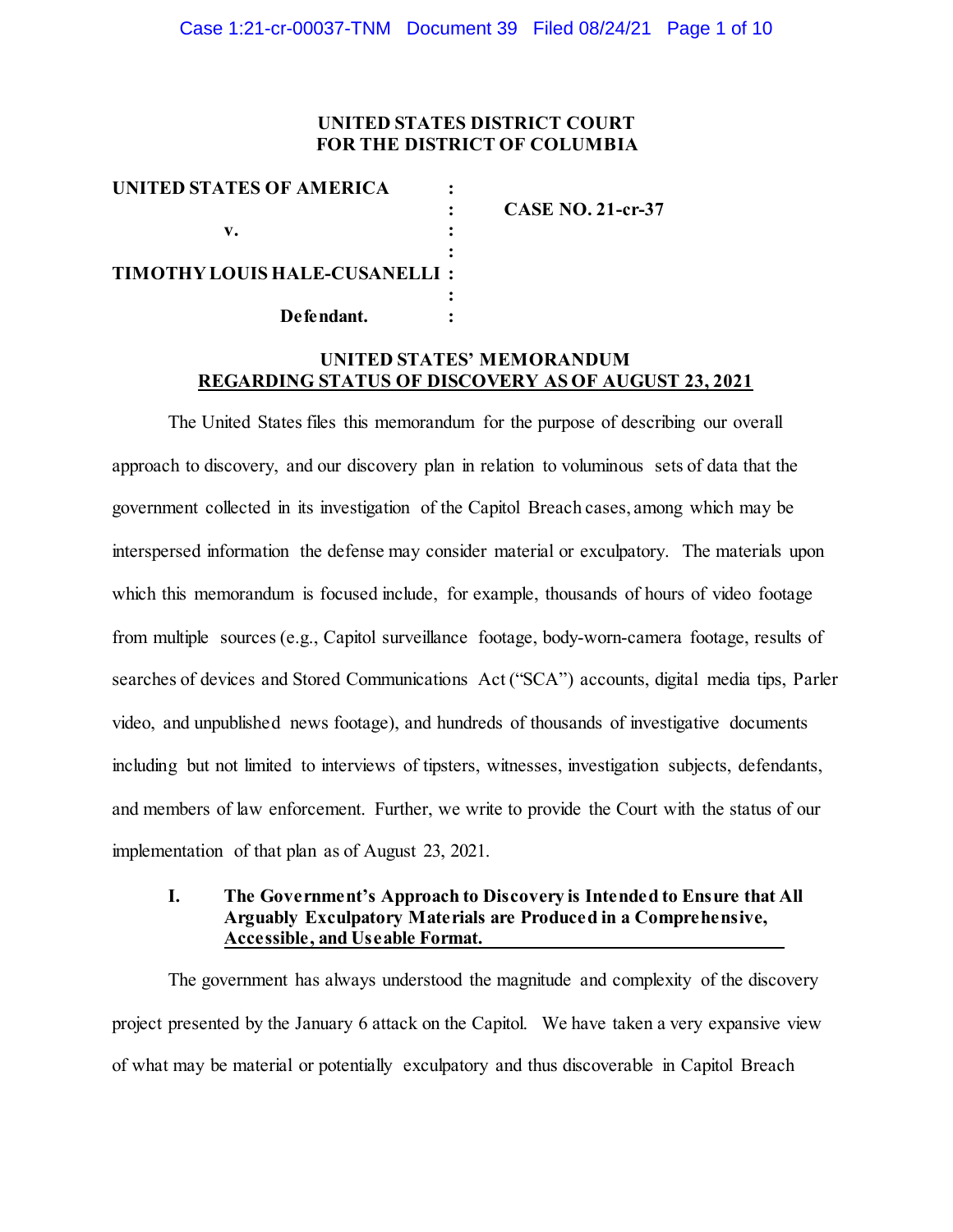#### Case 1:21-cr-00037-TNM Document 39 Filed 08/24/21 Page 2 of 10

cases. Defense counsel in Capitol Breach cases have made requests including any and all information that captures an individual defendant's conduct or statements; shows people "peacefully walking around the Capitol"; or suggests that a member (or members) of law enforcement allowed people to enter or remain in the Capitol or on restricted grounds, acted friendly or sympathetic to the rioters, or otherwise failed to do their jobs. Of course, there may be additional types of information a defendant may consider material or exculpatory, but since the government does not know the defense theory in any particular case, it is impossible to for the government to determine what other types of information a defendant may believe to be material.

To the extent the type of information described above may exist, it may be interspersed among the voluminous sets of data referenced above. Given the volume of material, and because "[d]efendants are in a better position to determine what evidence they believe is exculpatory and will help in their defense,"<sup>1</sup> it is our intent to provide the defense with all data that may contain such information, but in a manner that will facilitate search, retrieval, sorting, and management of that information.

l <sup>1</sup> *United States v. Meek,* No. 19-cr-00378-JMS-MJD, 2021 WL 1049773 \*5 (S.D. Ind. 2021). *See also United States v. Ohle*, No. S3 08 CR 1109 (JSR), 2011 WL 651849 \*4 (S.D.N.Y. 2011)(not reported in F.Supp.2d)("placing a higher burden on the Government to uncover such evidence would place prosecutors in the untenable position of having to prepare both sides of the case at once. Indeed, the adversarial system presumes that the defense will be more highly motivated to uncover exculpatory evidence, so if anything the onus is on defense counsel to conduct a more diligent search for material potentially favorable to his client. This is especially true considering that, if exculpatory evidence exists, the defense is in the best position to know what such evidence might be and where it might be located.")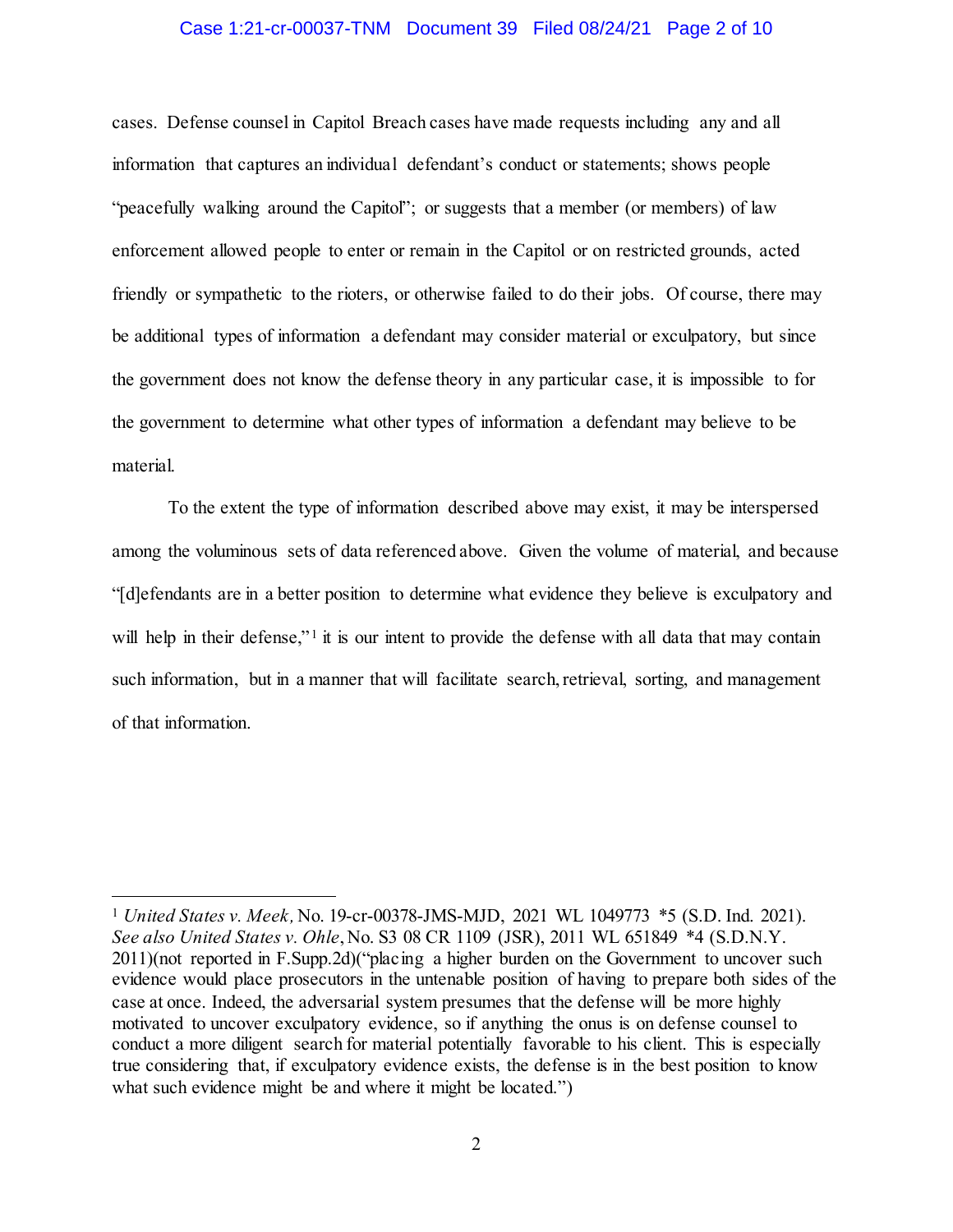## **II. Our General Plan for Production of Voluminous Materials Involves Two Separate Platforms.**

We have developed and begun implementing a plan to use two primary platforms to process and produce discoverable voluminous materials: one for documents (e.g., items such as law enforcement investigation files and business records) and one for digital materials (e.g., video footage). (These two platforms have frequently been referred to as our "database" although, in fact, they are two separate information repositories hosted by unrelated vendors.) We are working collaboratively with Federal Public Defender ("FPD") leadership and electronic discovery experts, including Sean Broderick, the National Litigation Support Administrator for the Administrative Office of the U.S. Courts, Defender Services Office, to ensure that Federal Public Defender offices nationwide that are working on Capitol Breach cases, counsel that are appointed under the Criminal Justice Act, and retained counsel for people who are financially unable to obtain these services will have access to the same platforms, including technological functionality commensurate to that available to the government, for the purpose of receiving and reviewing discoverable materials.

# **A. We will Share Documents from Our Own Relativity Workspace to a Defense Relativity Workspace, and are Making Rolling Productions Via Alternative Means Until the Defense Workspace is Available.**

### **1. Overview**

Deloitte is hosting a Relativity database, or "workspace," for the government to manage and produce documents. Relativity is a cloud-based eDiscovery platform that offers functionalities including document organization, review, production, and analytics within a single environment, and is an industry leader in eDiscovery hosting. As further elaborated below, we are in the process of ingesting hundreds of thousands of documents into our Relativity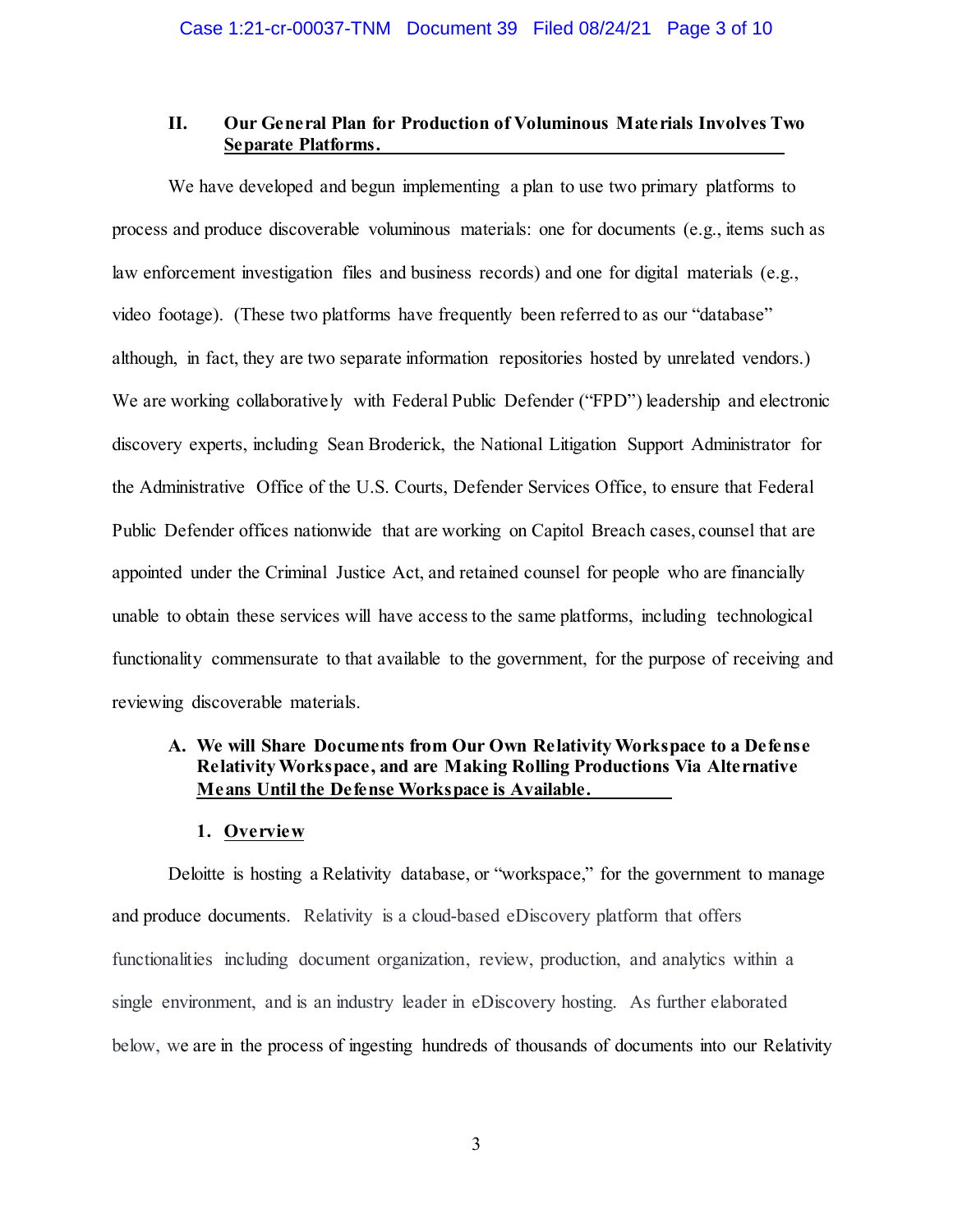### Case 1:21-cr-00037-TNM Document 39 Filed 08/24/21 Page 4 of 10

workspace, so that we may review them, apply necessary redactions, and produce the documents as appropriate to the defense.

Ultimately, our plan is for all discoverable documents to be shared to a wholly separate defense Relativity workspace, also hosted by Deloitte, but wholly inaccessible to the government. Deloitte is currently creating such a defense workspace within Relativity for receipt of discoverable documents, and we are working toward a modification of our contract to fund the additional hosting and support of that database. 2

A Relativity workspace will allow Capitol Breach defense teams to leverage Relativity's search and analytics capabilities to search the voluminous documents we expect to produce for information they believe may be material to their individual cases. Defense teams will be able to perform key term searches and metadata searches across hundreds of thousands of documents in the defense workspace. Further, in conjunction with any staff they designate to support their workspace, they will be able to design coding panes that allow them to "tag" items received in discovery as they deem relevant to their cases, e.g., by location ("Lower West Terrace") or

l

<sup>2</sup> Hosting refers to storing and organizing documents in a case within a database for document review, organizing, searching, categorizing, and redacting, and providing users with accounts to access the database. Typically, providing discovery in a format that allows it to be loaded into a database satisfies the government's discovery obligations. We understand that neither the Federal Public Defender nor the Criminal Justice Act panel has a vehicle in place through which they may engage in expedited contracting for the hosting and licensing services that are necessary to meet the demands of this unprecedented volume of materials. Thus, the government has agreed to provide the necessary hosting and licensing services through Deloitte. The government has been closely coordinating with FPD to ensure that when we modify our contract with Deloitte, we obtain sufficient licenses to cover the needs of current cases as well as those of cases that may be brought in the future.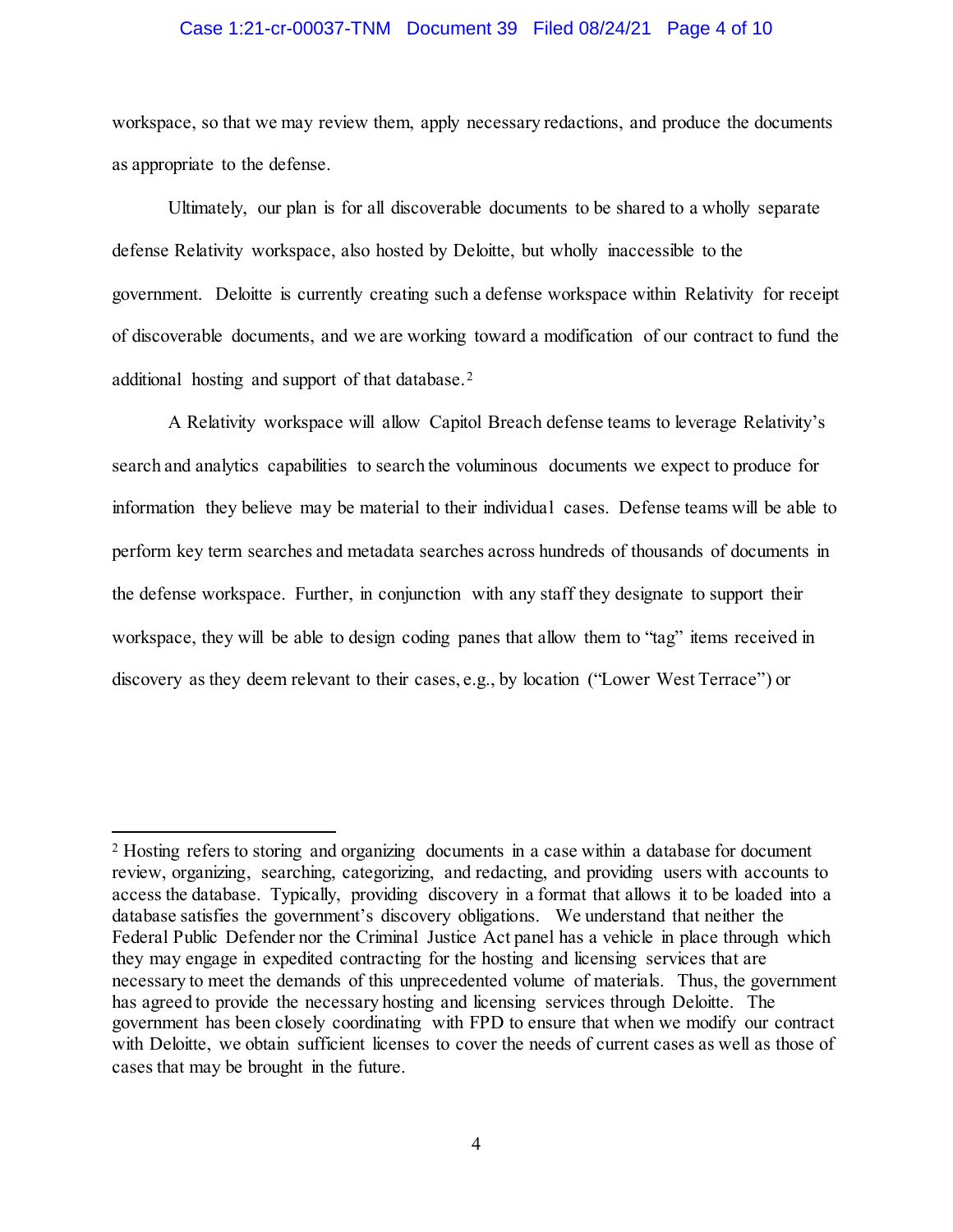#### Case 1:21-cr-00037-TNM Document 39 Filed 08/24/21 Page 5 of 10

defense theories of the case ("Police Let Defendants In"); and then generate search reports based on the results associated with a particular tag or multiple tags.3

As elaborated below, although Relativity significantly increases the pace at which we may review and process materials to make appropriate productions, performing these tasks correctly and comprehensively takes time. Nevertheless, we expect to begin making documentary productions from Relativity within the next two weeks, as discussed in more detail below, and will do so on a rolling basis going forward. Until the defense Relativity workspace is operational and defense accounts are established documents will continue to be produced in individualized cases via other available methods – most frequently cloud-based file sharing through USAfx.

## **2. The Government is Steadily Populating its Own Relativity Database with Materials.**

We have already populated our Relativity database with over 30,000 records from the U.S. Capitol Police ("USCP") and USCP reports related to allegations of misconduct by law enforcement in connection with the events of January 6, 2021. We are currently using our Relativity platform to process materials related to allegations of police misconduct, and plan to make those reports available within approximately the next two weeks. Capitol Breach

 $\overline{a}$ 

<sup>&</sup>lt;sup>3</sup> We believe that to ensure defendants have meaningful access to the defense Relativity workspace, FPD will require additional support for the workspace. As the Court is aware, "Even if the discovery is produced in an optimal way, defense counsel may still need expert assistance, such as litigation support personnel, paralegals, or database vendors, to convert e-discovery into a format they can use and to decide what processing, software, and expertise is needed to assess the [Electronically Stored Information]." *See Criminal e-Discovery: A Pocket Guide for Judges*, Chapter II (Common Issues in Criminal e-Discovery), at 12.The *Pocket Guide* serves as a supplement to the federal judiciary's bench book. We are engaging in frequent and productive discussions with FPD in the effort to resolve contractual and technical details related to the implementation of an adequate support plan.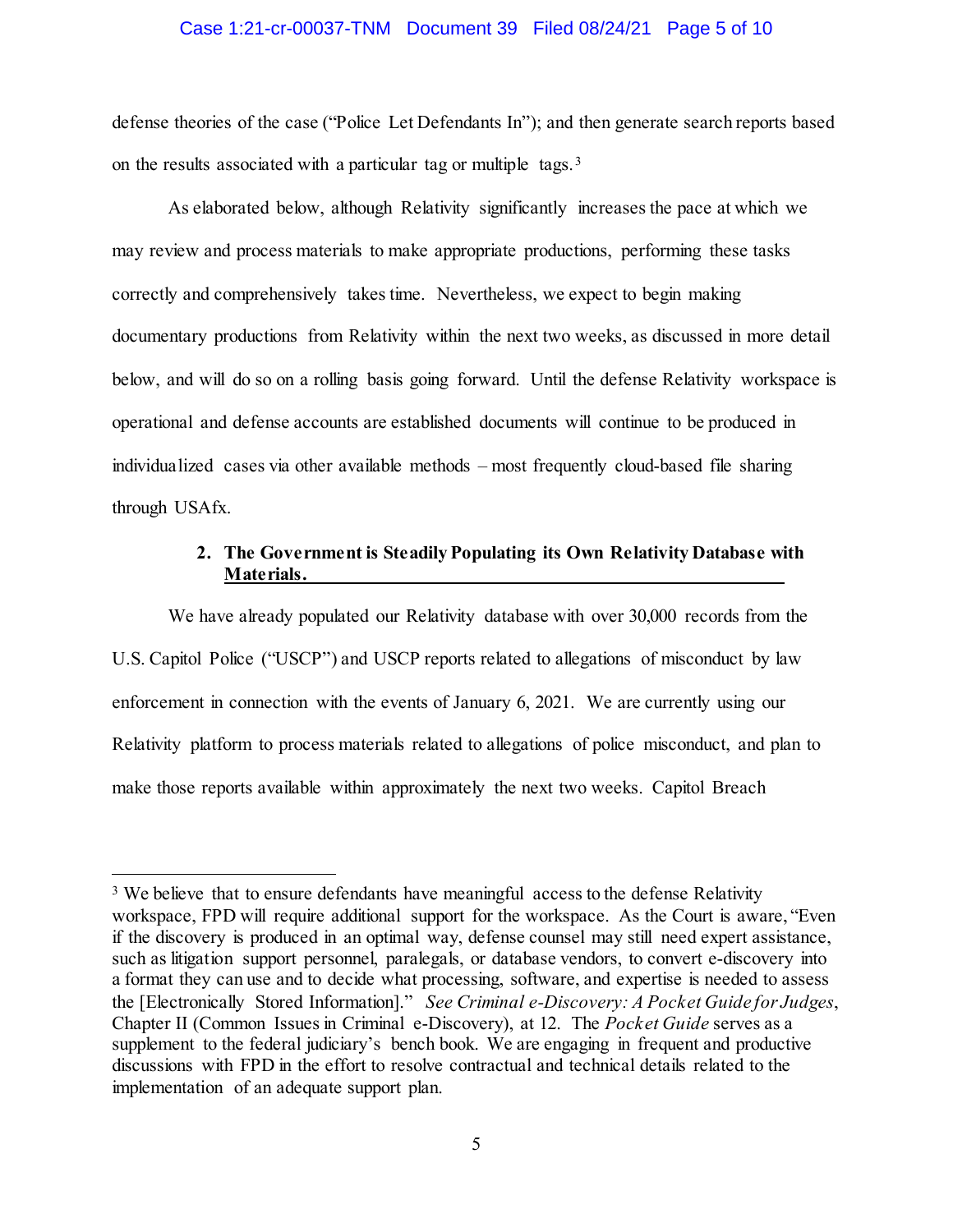### Case 1:21-cr-00037-TNM Document 39 Filed 08/24/21 Page 6 of 10

prosecution teams will disseminate these materials once they become available. We are prioritizing these materials and Metropolitan Police Department ("MPD") use-of-force investigation files because many defendants have requested them.

We are steadily working to ingest into Relativity potentially discoverable documents that we requested and received from multiple law enforcement agencies, while ensuring that materials that are or may be protected by Federal Rule of Criminal Procedure 6(e) are adequately protected. Of course, Federal Bureau of Investigation ("FBI") files account for the majority of documentary evidence that we will need to ingest and review. The FBI estimates that there are approximately 750,000 investigative memoranda and attachments in its files associated with the Capitol Breach investigation. We intend to organize, deduplicate, and produce these materials as appropriate, using all of Relativity's tools to do so as quickly as possible. As discussed below, however, these processes are not wholly automated, and will require both technical expertise and manual assistance.

#### **3. The Workflow in Processing Materials for DiscoveryTakes Time.**

The process of populating Relativity with potentially discoverable material, all in varied formats and from different sources, is complicated. It is *not* like copying and pasting a file, or even like duplicating a hard drive. Before the hundreds of thousands of investigative files at issue here are ever loaded to Relativity, they must be meaningfully organized into folder structures that will make sense to reviewers and recipients. The materials must also be qualitychecked, e.g., we must ensure that we have the password for protected documents, that the documents were provided in a format that will open, and that we remove irrelevant software and system files that would only cloud the workspace and confuse reviewers. After materials are loaded to Relativity, we must customize the manner in which they are displayed so as to be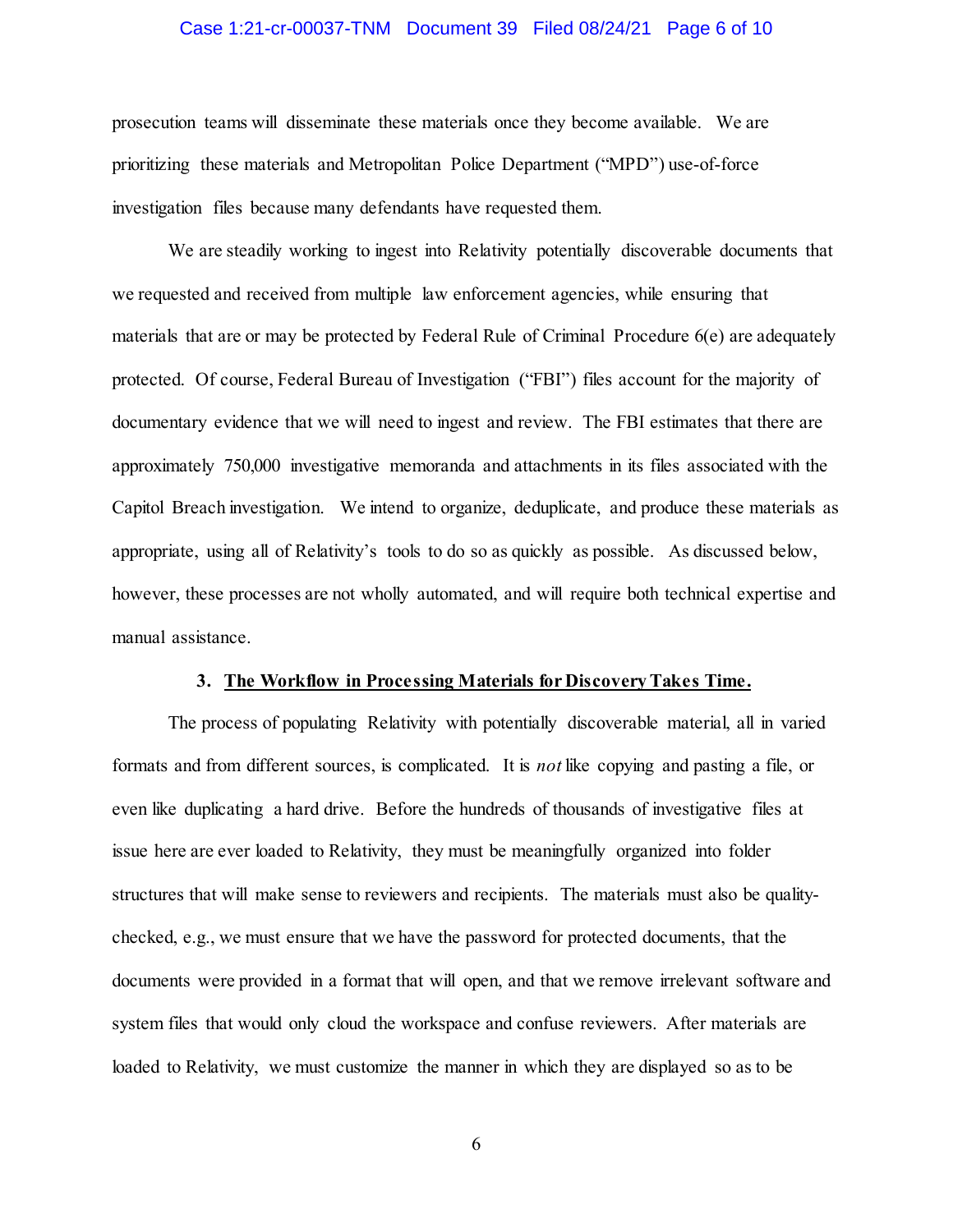### Case 1:21-cr-00037-TNM Document 39 Filed 08/24/21 Page 7 of 10

meaningful to reviewers who will make discoverability determinations and apply appropriate redactions and sensitivity designations. Not all documents are created equal, e.g., financial records and forensic cell phone search reports cannot meaningfully be displayed in the same way.

All of these processes will be assisted by leveraging Relativity's tools as much as possible, such as by using keyword searches to identify items that must be excluded or redacted; and deduplication tools to recognize documents that have already been processed so that they are not analyzed or reproduced multiple times. Although these processes are time-consuming, they are necessary to avoid production of unorganized data dumps, unreadable files, and unusable databases; or a failure of the government to take adequate steps to prevent both victims and defendants' private information from being shared with hundreds of defendants.

# **B. We will Share Digital Evidence from Our Own Evidence.com Instance to a Defense Evidence.com Instance, and Make Rolling Productions as Digital Media is Processed.**

Relativity was primarily designed as document review platform and not to manage terabytes of digital evidence. Although it is technologically possible to view and share video evidence within Relativity, in this case, the volume of video would significantly reduce Relativity's performance speed.

Accordingly, we will use evidence.com as a platform to manage, review, and share digital media evidence. Evidence.com is a cloud-based digital evidence management system designed by Axon Enterprise, Inc. ("Axon"), an industry leader in body-worn-camera systems. Axon refers to a singular environment of evidence.com as an "instance." The government has agreed to fund a defense instance of evidence.com and to provide the necessary licensing services through Axon. This instance will be managed and administered by FPD, and the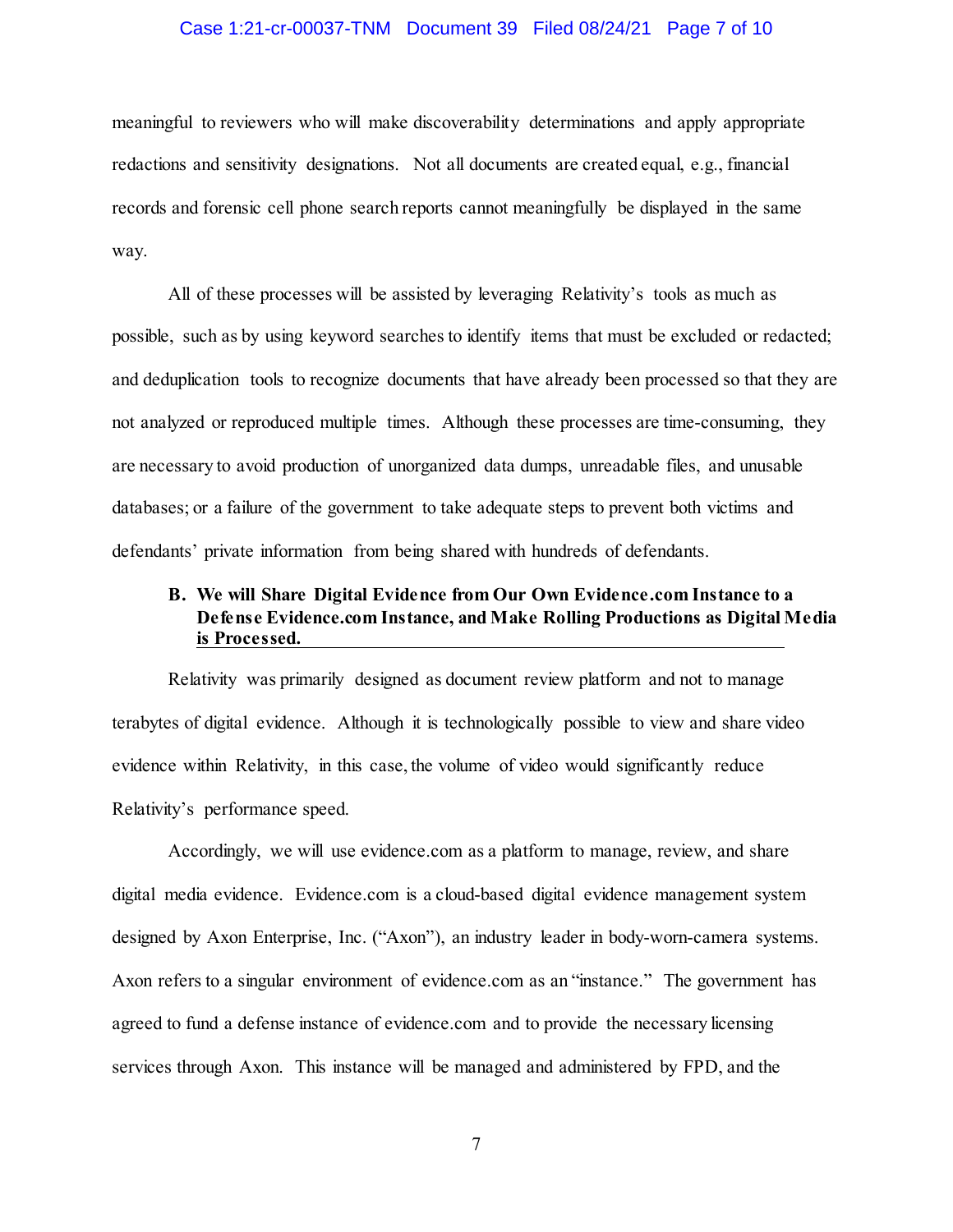### Case 1:21-cr-00037-TNM Document 39 Filed 08/24/21 Page 8 of 10

government will have no ability to log into or retrieve information from this instance. As recently as Saturday, August 21, 2021, we consulted with representatives from Axon about our plan and we expect our contract with Axon will be modified expeditiously. As with Relativity, the government has been closely coordinating with FPD to ensure that we cover the needs of current cases as well as those of cases that may be brought in the future. We understand that legal defense teams will likely wish to share voluminous evidence with defendants. Axon has additional infrastructure referred to as my.evidence.com that will allow defense attorneys to share voluminous evidence with individual defendants.

We have already migrated over 2,900 body-worn-camera videos totaling over 2,300 hours (nearly 100 days) into our instance of evidence.com. For the reasons relayed above, from a technological perspective, we expect to be able to share this footage with FPD's evidence.com instance within approximately the next two weeks. Before we can share voluminous video footage with FPD, we must also ensure that the footage is adequately protected. Based on a review of the body-worn-camera footage conducted by our Office, the footage displays approximately 1,000 events that may be characterized as assaults on federal officers. As these officers now, or in the future may, qualify as victims under the Crime Victims Rights Act, they have the "right to be reasonably protected from the accused" and the "right to be treated with fairness and with respect of the victim's dignity and privacy." 18 U.S.C. §§ 3771(a)(1) and (8).

 When we share the footage, we also intend to share information we have developed that will help facilitate efficient defense review of body-worn-camera footage. For example:

• Individuals in our Office who reviewed all the body-worn-camera footage in our instance created a spreadsheet that identifies footage by agency, officer, video start time, a summary of events, and location of the camera in 15-minute increments. The locations are defined in zone map they created. We will share our zone map and the spreadsheet with the legal defense teams, subject to adequate protection.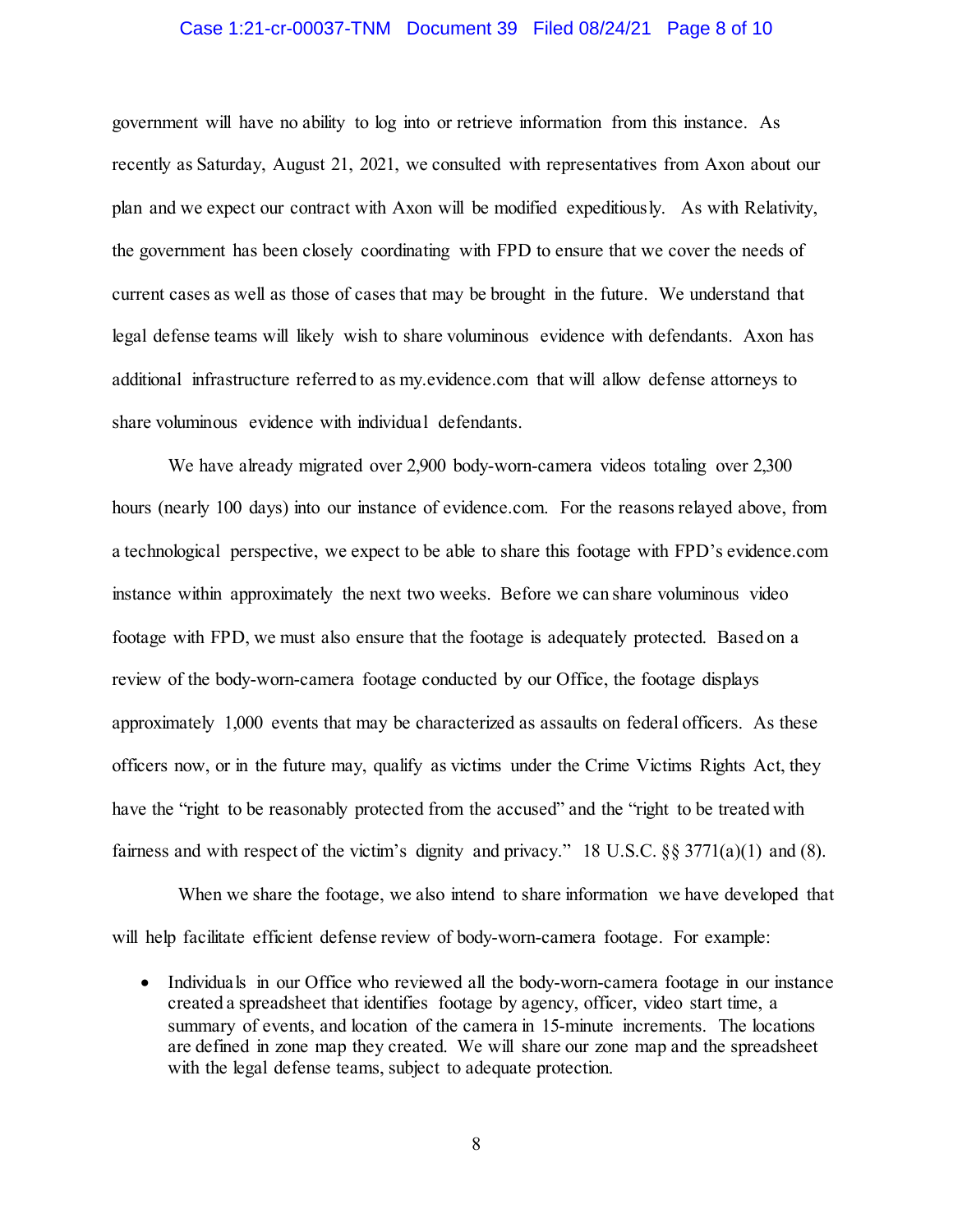• We obtained from MPD Global Positioning Satellite ("GPS") information for radios that may be of assistance in identifying the location of officers whose body-worn-camera footage is relevant to the defense. We will share this information with the legal defense teams, subject to adequate protection.

We will continue to ingest video evidence into evidence.com on a rolling basis, and to produce it regularly. As evidence.com was designed to function in coordination with bodyworn-cameras designed by Axon, ingesting body-worn-camera footage into our instance was fairly simple. Other footage will need to be converted from proprietary formats before it can be ingested into evidence.com, and so processing will take longer.

At this time, the FBI is in the process of transmitting Capitol surveillance footage for ingestion into evidence.com. Because of the size of the footage, it will take several weeks to receive and ingest the footage. Based on our current understanding of the technical complexities involved, we expect to start rolling productions from 7,000 hours of footage that the USCP provided the FBI within approximately the next four weeks. An additional 7,000 hours of footage is not relevant to this case and, therefore will not be produced.